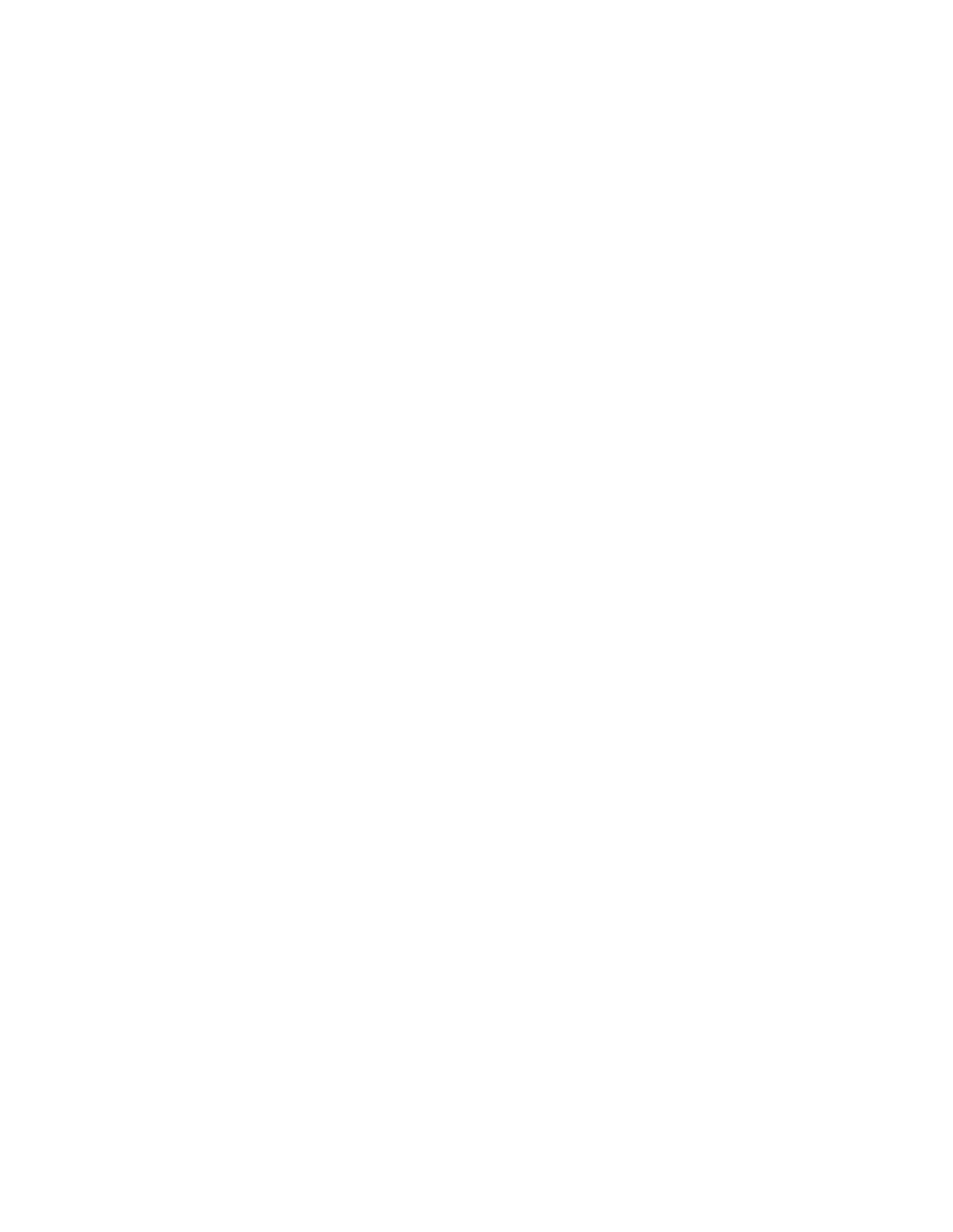#### **KITE**, Justice.

[¶1] The Wyoming Department of Criminal Investigation (DCI) denied Roger King's (King) application for a concealed firearm permit because he had been convicted of breach of peace involving an altercation with his spouse. Mr. King sought reconsideration of that decision claiming his conviction was not a "misdemeanor crime for domestic violence" as provided by federal law, which would prevent issuance of the permit. The district court affirmed DCI's decision, and we do the same.

#### **ISSUES**

[¶2] Mr. King presents the following issues:

- I. The Division of Criminal Investigation made an error of law in its misapplication of statutory and case law when it denied the appellant's application.
- II. The Division[']s denial of the permit violated appellant's right to due process.

[¶3] DCI phrases the issue as follows:

Did appellee properly deny appellant's application for a concealed firearm permit?

## **FACTS**

[¶4] On December 6, 2001, Mr. King applied for a concealed firearm permit through the Albany County Sheriff's office. The application and other pertinent documents were forwarded to DCI for processing. As part of the application process, DCI performed a routine criminal background check of Mr. King, which revealed that on August 21, 1990, Mr. King was charged with disturbing the peace under Wyo. Stat. § 6-6-102(a) and (b) (Michie 1988) after a domestic dispute with his estranged wife. The information alleged Mr. King "forced his way into the home of his estranged wife, Linda King, grabbed her by her arms, threw her down, threatened to hit her with a closed fist, and broke several items of personal property." Mr. King pled guilty to the charge and the court entered a judgment and sentence on September 28, 1990.

[¶5] In a letter dated May 2, 2002, DCI notified Mr. King his application was denied based upon his 1990 conviction. DCI reasoned that Wyo. Stat. Ann. § 6-8-104(b)(iv) (LexisNexis 2001) prohibits issuance of a concealed firearm permit to those persons not eligible to possess a firearm pursuant to 18 U.S.C. § 922(g). The federal statute makes it unlawful for any person who has been convicted of a misdemeanor crime of domestic violence to possess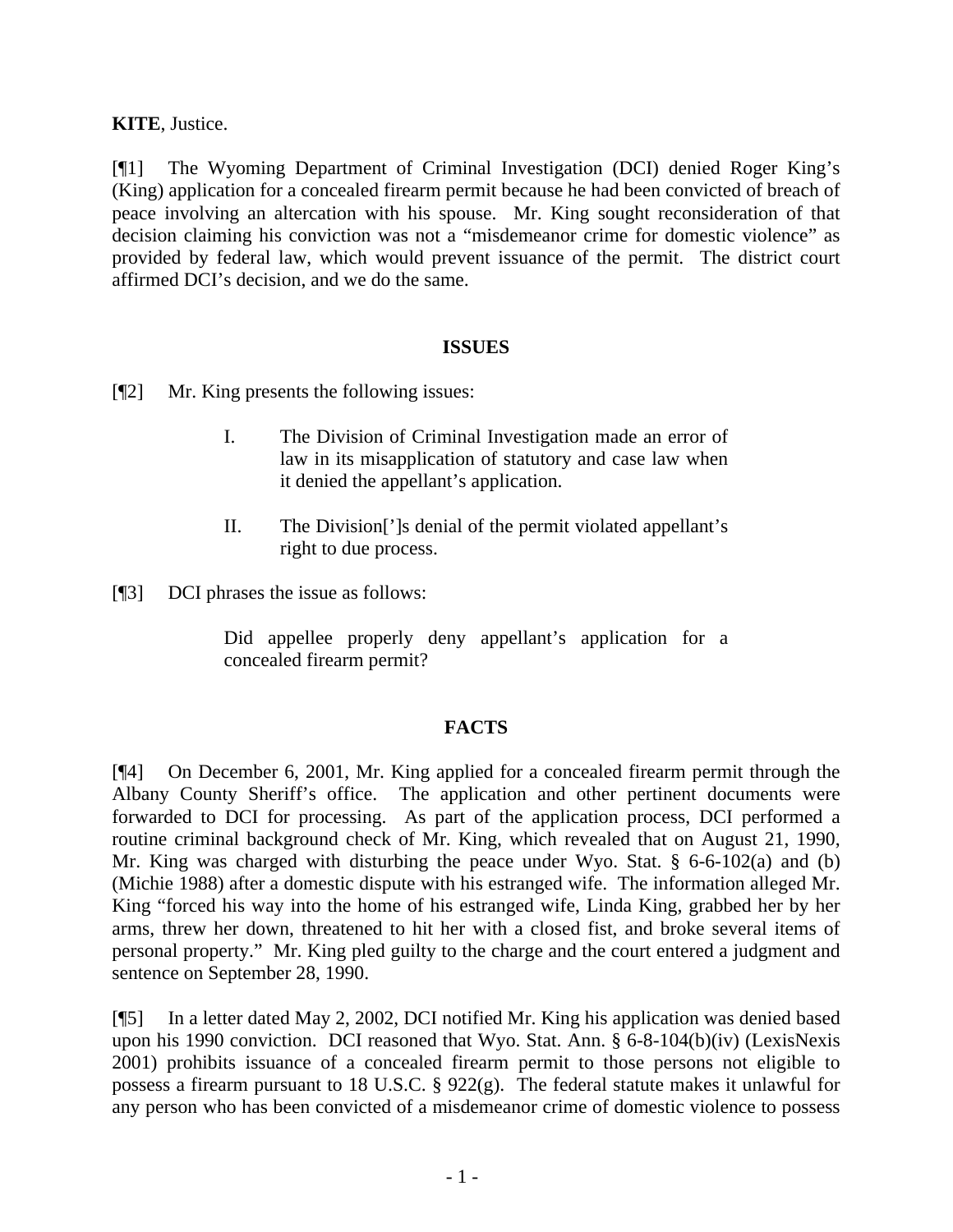a firearm. DCI informed Mr. King he could contact the Bureau of Alcohol, Tobacco and Firearms (ATF) or the U.S. Department of Justice regarding his eligibility to possess a firearm under 18 U.S.C. § 922(g), and indicated it would reconsider its decision if Mr. King could obtain written documentation indicating he was eligible to possess a firearm under federal law.

[¶6] On May 20, 2002, Mr. King requested reconsideration of DCI's denial of his application for the permit claiming the 1990 conviction did not make him ineligible to possess a firearm under 18 U.S.C. § 922(g). He provided DCI with a protection order that was issued involving his estranged wife and a copy of the September 28, 1990, judgment and sentence for his disturbance of the peace conviction. However, Mr. King did not provide any documentation from ATF or the Department of Justice indicating he was eligible to possess a firearm. DCI sought an opinion from the U.S. Attorney's office as to Mr. King's status under federal law. The U.S. Attorney's office determined that Mr. King was ineligible to possess a firearm under applicable federal law and the particular facts of his case.

[¶7] On June 26, 2002, DCI affirmed its decision to deny Mr. King's application for a concealed firearm permit. Mr. King filed a petition for writ of review with the district court. The district court affirmed DCI's denial of Mr. King's application concluding, "DCI is correct in its assertion that [Mr. King] is precluded from possessing a firearm under 18 U.S.C. § 922(g). That being the case, the agency was obliged to deny his application for a permit to carry a concealed firearm pursuant to W.S.  $\S$  6-8-104(m)(ii), and its decision must be affirmed here." This appeal followed.

#### **STANDARD OF REVIEW**

[¶8] Our review of an administrative agency's decision is governed by Wyo. Stat. Ann. § 16-3-114(c) (LexisNexis 2003) as set forth in *State ex rel. Department of Transportation v. Legarda*, 2003 WY 130, ¶¶ 9-10, 77 P.3d 708, ¶¶ 9-10 (Wyo. 2003):

> (c) To the extent necessary to make a decision and when presented, the reviewing court shall decide all relevant questions of law, interpret constitutional and statutory provisions, and determine the meaning or applicability of the terms of an agency action. In making the following determinations, the court shall review the whole record or those parts of it cited by a party and due account shall be taken of the rule of prejudicial error. The reviewing court shall:

> . . . (ii) Hold unlawful and set aside agency action, findings and conclusions found to be:

(A) Arbitrary, capricious, an abuse of discretion, or otherwise not in accordance with law;

. . .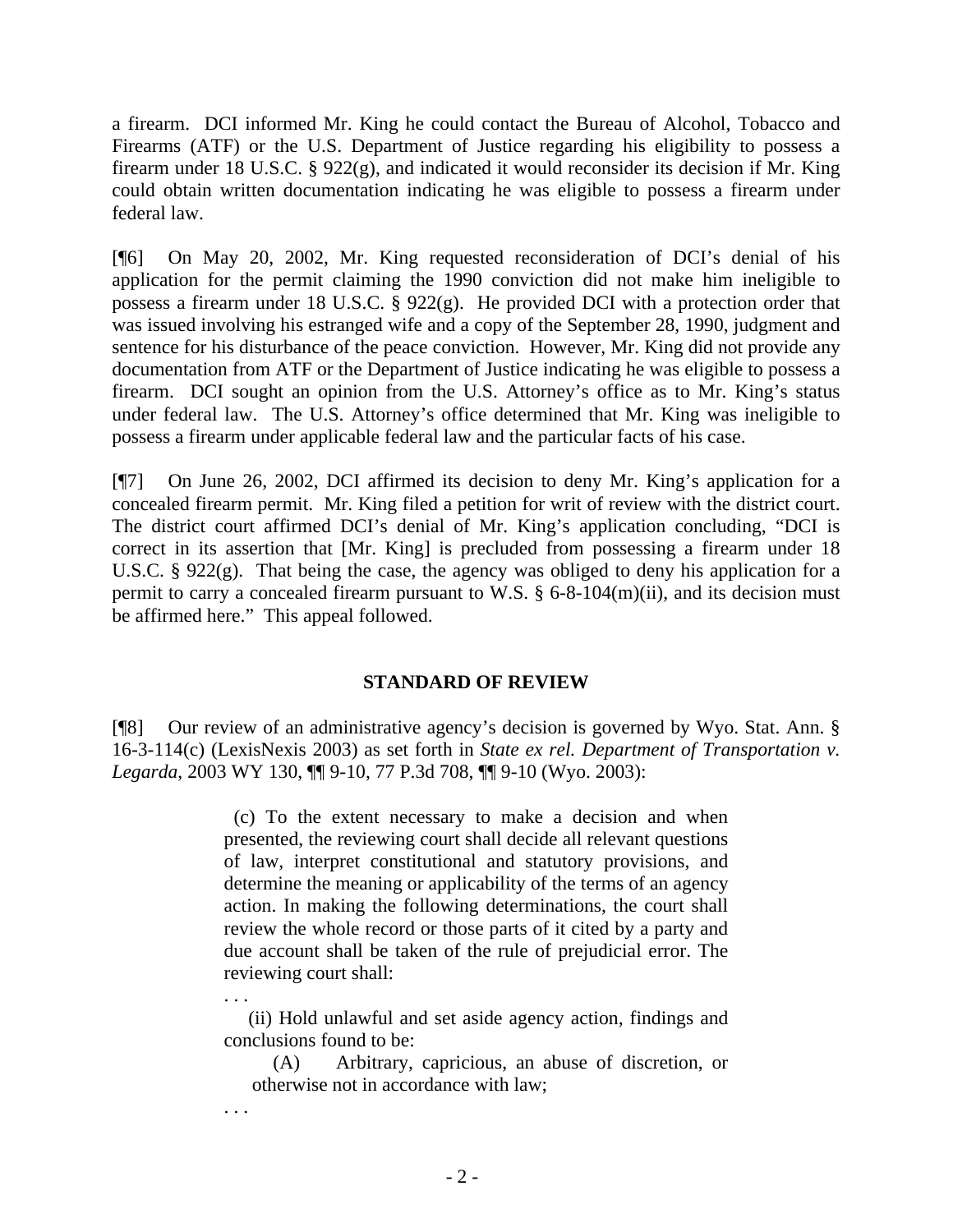(E) Unsupported by substantial evidence in a case reviewed on the record of an agency hearing provided by statute.

Our review is further governed by the following standards:

We do not afford any special deference to the district court's decision when we review a matter initiated before an administrative agency. Rather, this court reviews the case as if it came directly from the administrative agency. Our review must focus on the evidence and consider the reasonableness of the agency's exercise of judgment while determining if the agency committed any errors of law. If the agency committed any errors of law, this court must correct them.

[¶9] This case also involves a question of statutory interpretation about which we have said:

> We first decide whether the statute is clear or ambiguous. This Court makes that determination as a matter of law. A "statute is unambiguous if its wording is such that reasonable persons are able to agree as to its meaning with consistency and predictability." A "statute is ambiguous only if it is found to be vague or uncertain and subject to varying interpretations." If we determine that a statute is clear and unambiguous, we give effect to the plain language of the statute. We begin by making an "inquiry respecting the ordinary and obvious meaning of the words employed according to their arrangement and connection." We construe the statute as a whole, giving effect to every word, clause, and sentence, and we construe together all parts of the statute *in pari materia.* If we determine that the statute is ambiguous, we resort to general principles of statutory construction to determine the legislature's intent.

*Airtouch Communications, Inc. v. Department of Revenue*, 2003 WY 114, ¶ 10, 76 P.3d 342, ¶ 10 (Wyo. 2003) (citations omitted).

#### **DISCUSSION**

[¶10] Mr. King argues DCI's denial of his application for a concealed firearm permit based on his conviction for breach of peace was erroneous. He contends that a conviction under a Wyoming statute containing "violent actions" as an element is not adequate to trigger the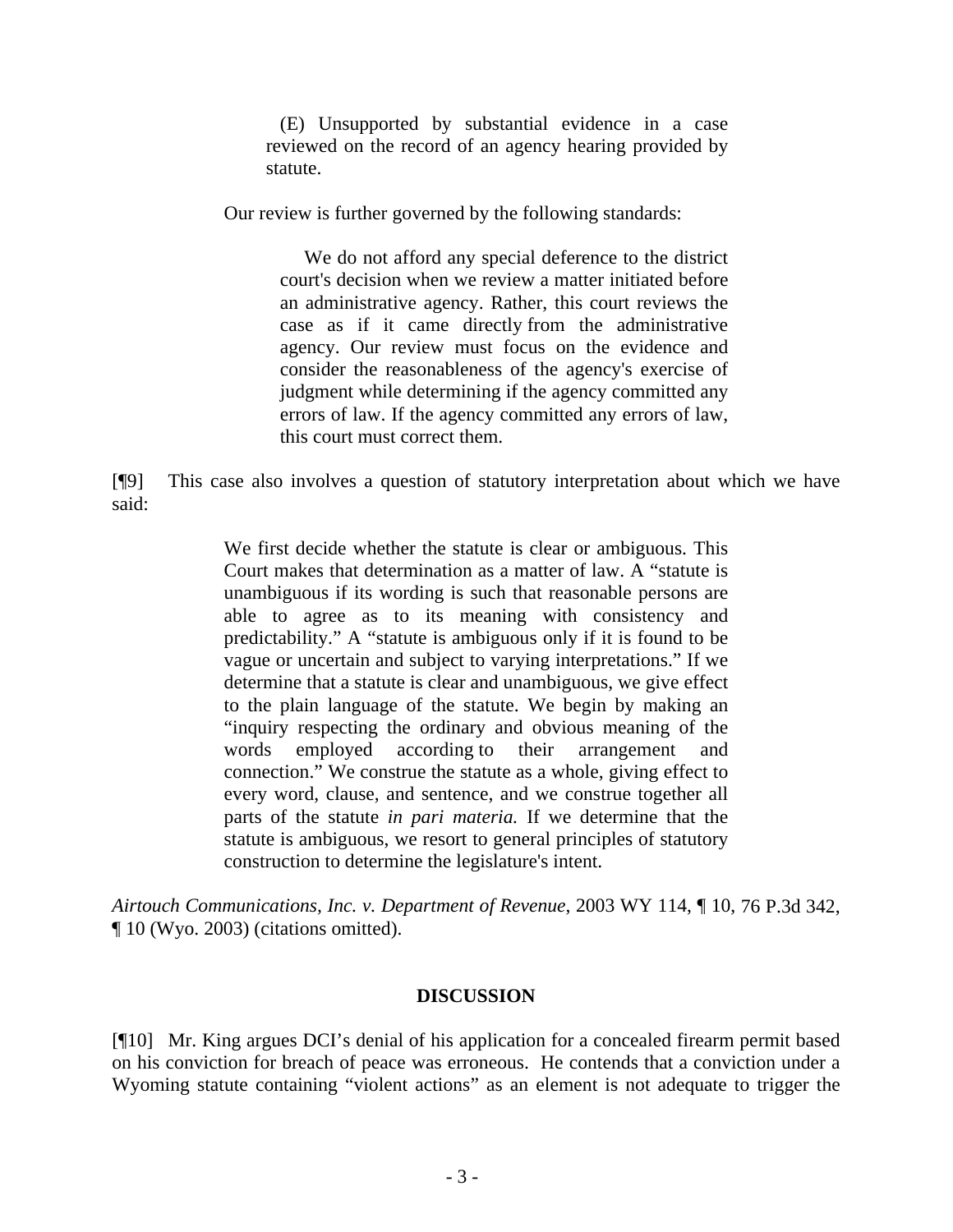federal statute that prohibits those convicted of a "misdemeanor for domestic violence" from possessing a firearm.

[¶11] Section 6-8-104(b) authorizes the Wyoming attorney general, through DCI, to issue a permit to carry a concealed firearm to any qualified person. The statute lists nine conditions that an applicant must meet in order to qualify for a concealed firearm permit. Those conditions are:

> (b) The attorney general is authorized to issue permits to carry a concealed firearm to persons qualified as provided by this subsection. The attorney general shall promulgate rules necessary to carry out this section no later than October 1, 1994. Applications for a permit to carry a concealed firearm shall be made available and distributed by the division of criminal investigation and local law enforcement agencies. The permit shall be valid throughout the state for a period of five (5) years from the date of issuance. The permittee shall carry the permit, together with valid identification at all times when the permittee is carrying a concealed firearm and shall display both the permit and proper identification upon request of any peace officer. The attorney general through the division shall issue a permit to any person who:

> (i) Is a resident of the United States and has been a resident of Wyoming for not less than six (6) months prior to filing the application. The Wyoming residency requirements of this paragraph do not apply to any person who holds a valid permit authorizing him to carry a concealed firearm authorized and issued by a governmental agency or entity in another state that recognizes Wyoming permits, is a valid statewide permit, and the state has laws similar to the provisions of this section, as determined by the attorney general, including a proper background check of the permit holder;

(ii) Is at least twenty-one (21) years of age;

(iii) Does not suffer from a physical infirmity which prevents the safe handling of a firearm;

(iv) Is not ineligible to possess a firearm pursuant to 18 U.S.C. section 922(g) or W.S. 6-8-102;

(v) Has not been committed to a state or federal facility for the abuse of a controlled substance or convicted of a violation of the Wyoming Controlled Substances Act of 1971, W.S. 35-7-1001 through 35-7-1057 or similar laws of any other state or the United States relating to controlled substances;

(vi) Does not chronically or habitually use alcoholic liquor and malt beverages to the extent that his normal faculties are impaired. It shall be presumed that an applicant chronically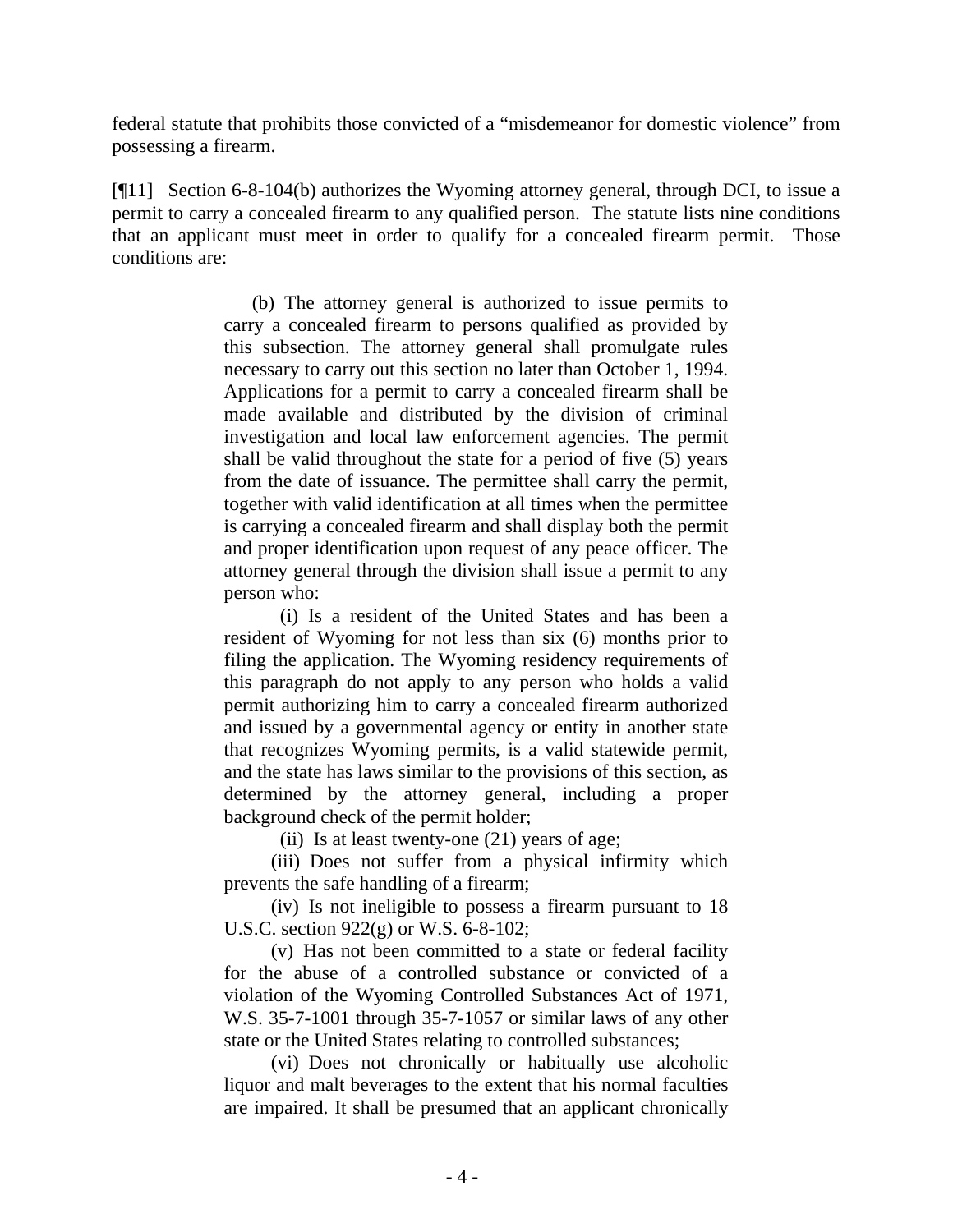and habitually uses alcoholic beverages to the extent that his normal faculties are impaired if the applicant has been involuntarily committed to any residential facility pursuant to the laws of this state or similar laws of any other state as a result of the use of alcohol;

(vii) Demonstrates familiarity with a firearm. A legible photocopy of a certificate of completion of any of the courses or classes or a notarized affidavit from the instructor, school, club, organization or group that conducted or taught the course or class attesting to the completion of the course or class by the applicant or a copy of any document which shows completion of the course or class or evidences participation of firearms competition, shall constitute evidence of qualification under this paragraph. Any one (1) of the following activities listed in this paragraph shall be sufficient to demonstrate familiarity with a firearm:

(A) Completion of any certified firearm safety or training course utilizing instructors certified by the National Rifle Association or the Wyoming law enforcement academy;

 (B) Completion of any law enforcement firearms safety or training course or class offered for security guards, investigators, special deputies, or any division of law enforcement or security enforcement;

(C) Experience with a firearm through participation in an organized handgun shooting competition or military service;

(D) Completion of any firearms training or safety course or class conducted by a state certified or National Rifle Association certified firearms instructor;

(E) Be certified as proficient in firearms safety by any Wyoming law enforcement agency under procedures established by that agency; or

(F) Honorable retirement as a federal or state peace officer who has a minimum of ten (10) years of service.

(viii) Is not currently adjudicated to be legally incompetent; and

(ix) Has not been committed to a mental institution.

[ $[12]$  In denying Mr. King's permit, DCI relied upon § 6-8-104(b)(iv) which prohibits a person from receiving a concealed firearm permit if he is ineligible to possess a firearm pursuant to 18 U.S.C §  $922(g)(9)$ .<sup>1</sup> This federal statute provides it is illegal for any person "who has been convicted in any court of a misdemeanor crime of domestic violence, to ship or transport in interstate or foreign commerce, or possess in or affecting commerce, any firearm or ammunition; or to receive any firearm or ammunition which has been shipped or

 $\overline{a}$ 

<sup>&</sup>lt;sup>1</sup> This statute is commonly referred to as the "Lautenberg Amendment."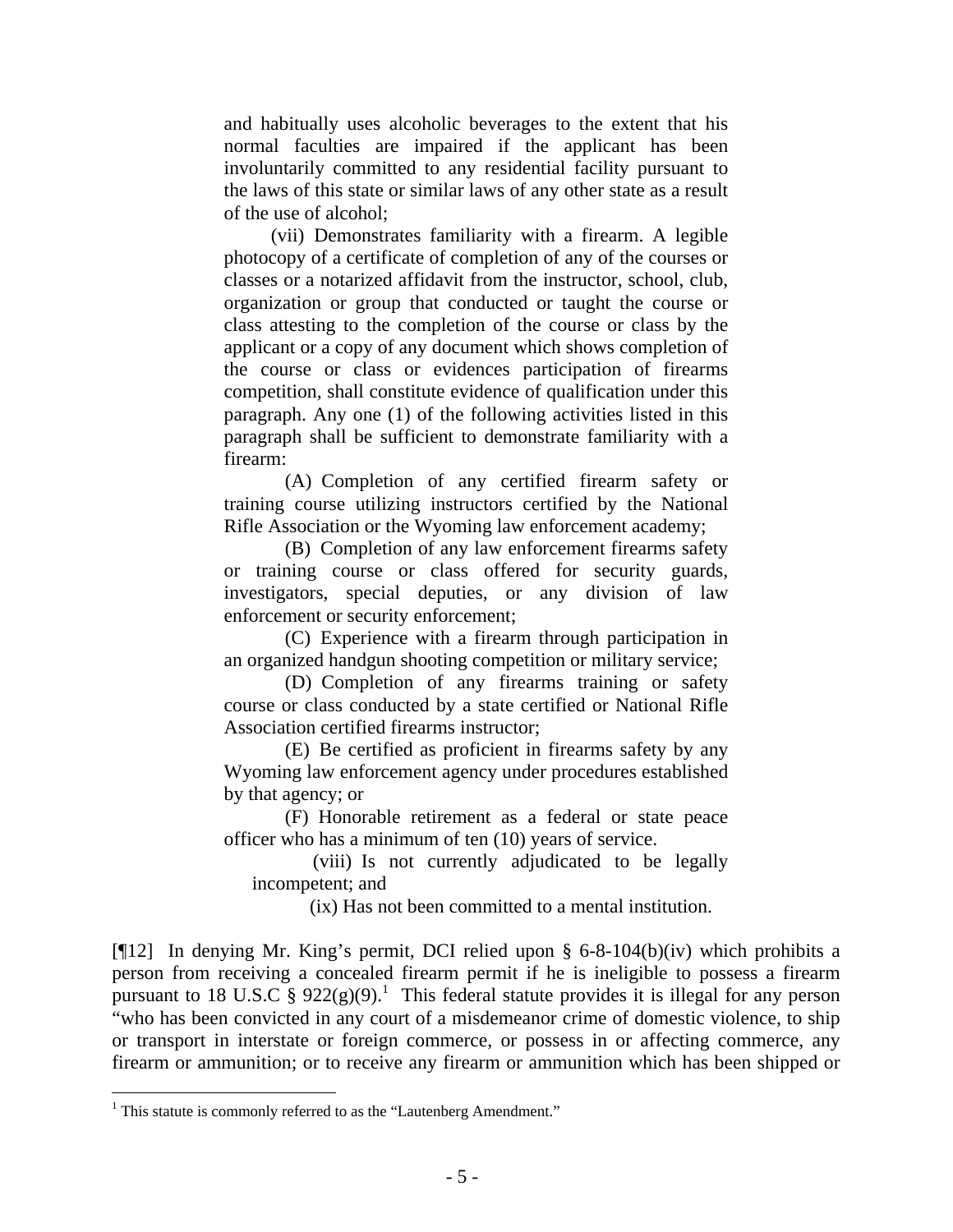transported in interstate or foreign commerce." *Id.* A "misdemeanor crime of domestic violence" is defined in 18 U.S.C. § 921(a)(33) as follows:

> 33)(A) Except as provided in subparagraph (C), the term "misdemeanor crime of domestic violence" means an offense that--

(i) is a misdemeanor under Federal or State law; and

 (ii) has, as an element, the use or attempted use of physical force, or the threatened use of a deadly weapon, committed by a current or former spouse, parent, or guardian of the victim, by a person with whom the victim shares a child in common, by a person who is cohabiting with or has cohabited with the victim as a spouse, parent, or guardian, or by a person similarly situated to a spouse, parent, or guardian of the victim.

 (B) (i) A person shall not be considered to have been convicted of such an offense for purposes of this chapter [18 USCS §§ 921 et seq.], unless—

(I) the person was represented by counsel in the case, or knowingly and intelligently waived the right to counsel in the case; and

(II) in the case of a prosecution for an offense described in this paragraph for which a person was entitled to a jury trial in the jurisdiction in which the case was tried, either

(aa) the case was tried by a jury, or (bb) the person knowingly and intelligently waived the right to have the case tried by a jury, by guilty plea or otherwise.

(ii) A person shall not be considered to have been convicted of such an offense for purposes of this chapter [18 USCS §§ 921 et seq.] if the conviction has been expunged or set aside, or is an offense for which the person has been pardoned or has had civil rights restored (if the law of the applicable jurisdiction provides for the loss of civil rights under such an offense) unless the pardon, expungement, or restoration of civil rights expressly provides that the person may not ship, transport, possess, or receive firearms.

[¶13] The federal statute explicitly requires that the predicate offense, which creates the ineligibility, must include as an element "the use or attempted use of physical force, or the threatened use of a deadly weapon." In 1990, the Wyoming breach of peace statute read as follows: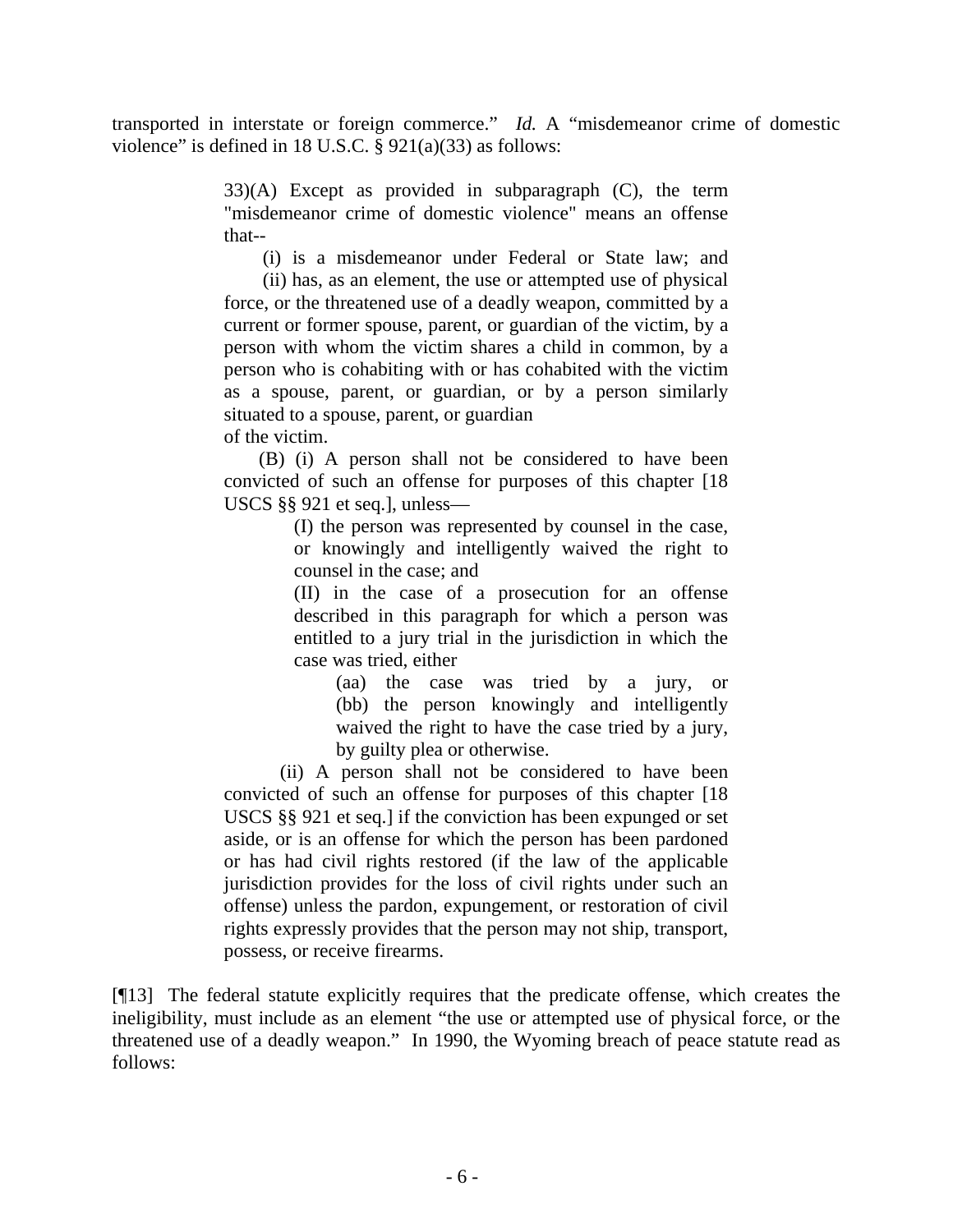(a) A person commits breach of the peace if he disturbs the peace of a community or its inhabitants by using threatening, abusive or obscene language or violent actions with knowledge or probable cause to believe he will disturb the peace.

Wyo. Stat. Ann. § 6-6-102 (Michie 1990). This Court must decide whether the "violent actions" portion of the Wyoming breach of peace statute satisfies the federal statute's requirement of "the use or attempted use of physical force." Mr. King argues that "violent actions" are not necessarily the use of physical force.

[¶14] The distinction between "violent actions" and "physical force" is lost on this Court. The definitions of each phrase are illustrative of their similarity. "Violent," as defined by Webster's Dictionary, means "marked by extreme force or sudden intense activity, an attack." "Actions" are "the bringing about of an alteration by force." "Physical" encompasses things "of or relating to the body," and "force" is "to do violence to." The two phrases are almost synonymous and their respective meanings are indistinguishable.

[¶15] *United States v. Nason,* 269 F.3d 10, (1st Cir. 2001), provides a helpful discussion of the legislative history of 18 U.S.C. § 922(g)(9), which suggests Congress considered "misdemeanor crime of violence" as a subset of crimes involving "the use or attempted use of physical force involving risk of injury or harm:"

> Discussing section  $922(g)(9)$  on the Senate floor shortly before its passage, Senator Lautenberg observed:

> > The revised language includes a new definition of the crimes for which the gun ban will be imposed. Under the original version, these were defined as crimes of violence against certain individuals, essentially family members. Some argued that the term crime of violence was too broad, and could be interpreted to include an act such as cutting up a credit card with a pair of scissors. Although this concern seemed far-fetched to me, I did agree to a new definition of covered crimes that is more precise, and probably broader.

> > Under the final agreement, the ban applies to crimes that have, as an element, the use or attempted use of physical force, or the threatened use of a deadly weapon. This is an improvement over the earlier version, which did not explicitly include within the ban crimes involving an attempt to use force, or the threatened use of a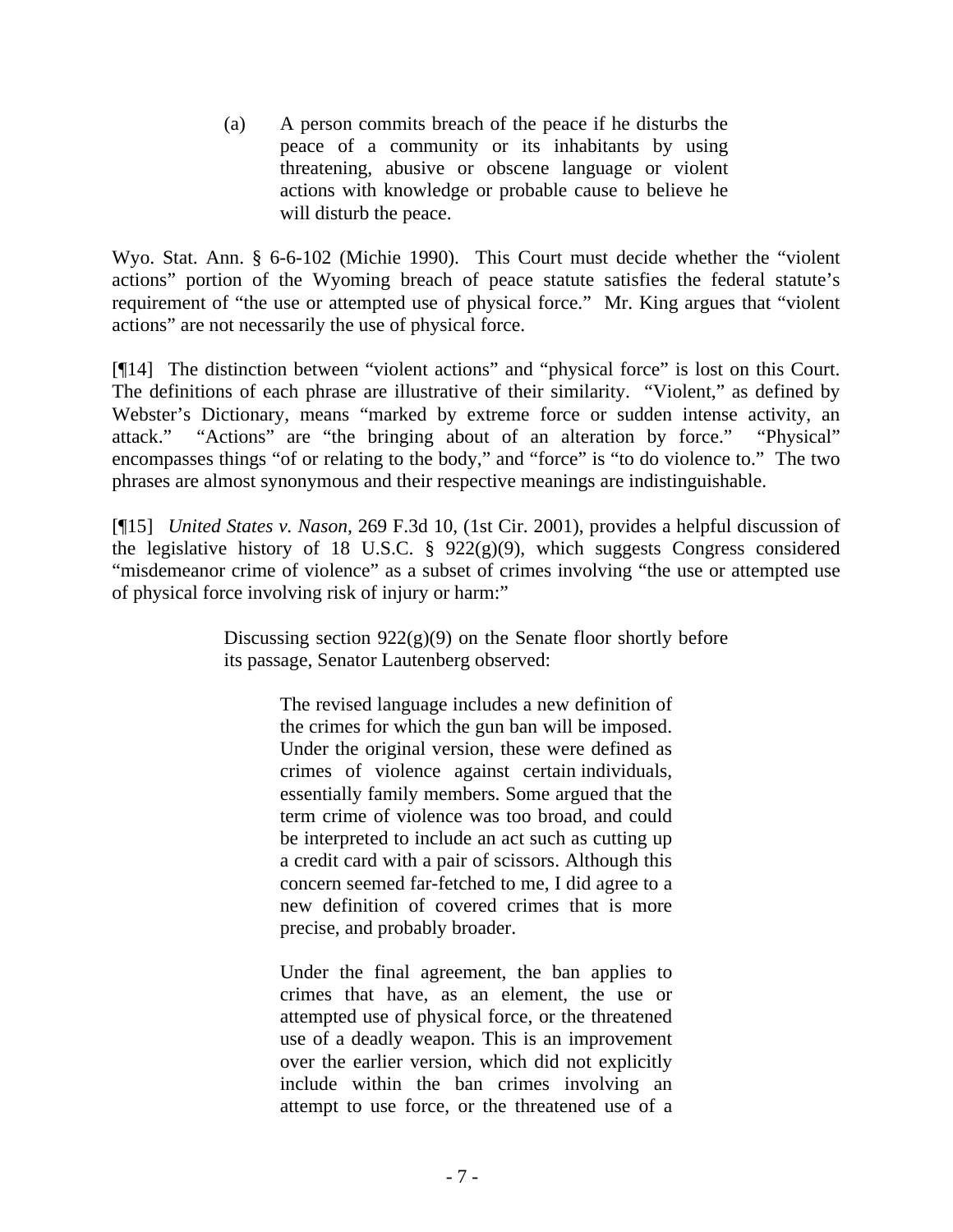weapon, if such an attempt or threat did not also involve actual physical violence.

The court also stated:

While the remarks of the chief sponsor of a bill by no means control a court's construal of the enacted statute, they nonetheless can provide reliable insights into its construction. Here, the specificity of the comments, precisely directed toward the intended meaning of the statute's mode of aggression component, lends substantial credence to them. We conclude, therefore, that Senator Lautenberg's statements, which plainly indicate that a principal purpose underlying Congress's substitution of "crimes involving the use or attempted use of physical force" for "crimes of violence" in section 922(g)(9) was to broaden the spectrum of predicate offenses covered by the statute, are worthy of respect.

In context, these insights are quite helpful. A comparison of the plain meanings of "crimes of violence" and "physical force" highlights the consonance between the purpose and effect of the revised language. "Violence" is essentially a subset of physical force involving injury or risk of harm. See Webster's Ninth New Collegiate Dict. (1989) (defining violence as the "exertion of physical force so as to injure or abuse"); see also 18 U.S.C. § 924(e)(2)(B)(ii) (defining "violent felony" to include crimes involving "conduct that presents a serious potential risk of physical injury to another"). The substitution of "physical force" as the operative mode of aggression element effectively expanded the coverage of section  $922(g)(9)$  to include predicate offenses whose formal statutory definitions contemplated the use of any physical force, regardless of whether that force resulted in bodily injury or risk of harm.

*Id.* at 17-19.

[¶16] In *Nason,* the defendant was convicted of violating 18 U.S.C. § 922(g)(9) for possession of a firearm after pleading guilty to violation of Maine's general-purpose assault statute.<sup>2</sup> On appeal, the question was whether "offensive physical contact" under Maine's general assault statute constituted the "use or attempted use of physical force" necessitated by the federal statute. Specifically, the court stated:

<sup>&</sup>lt;sup>2</sup> Me. Rev. Stat. Ann. Title 17-A, § 207 provides that "a person can be guilty of misdemeanor assault in one of two ways, namely (1) if he intentionally, knowingly, or recklessly causes bodily injury to another, or (2) if he intentionally, knowingly, or recklessly causes offensive physical contact to another."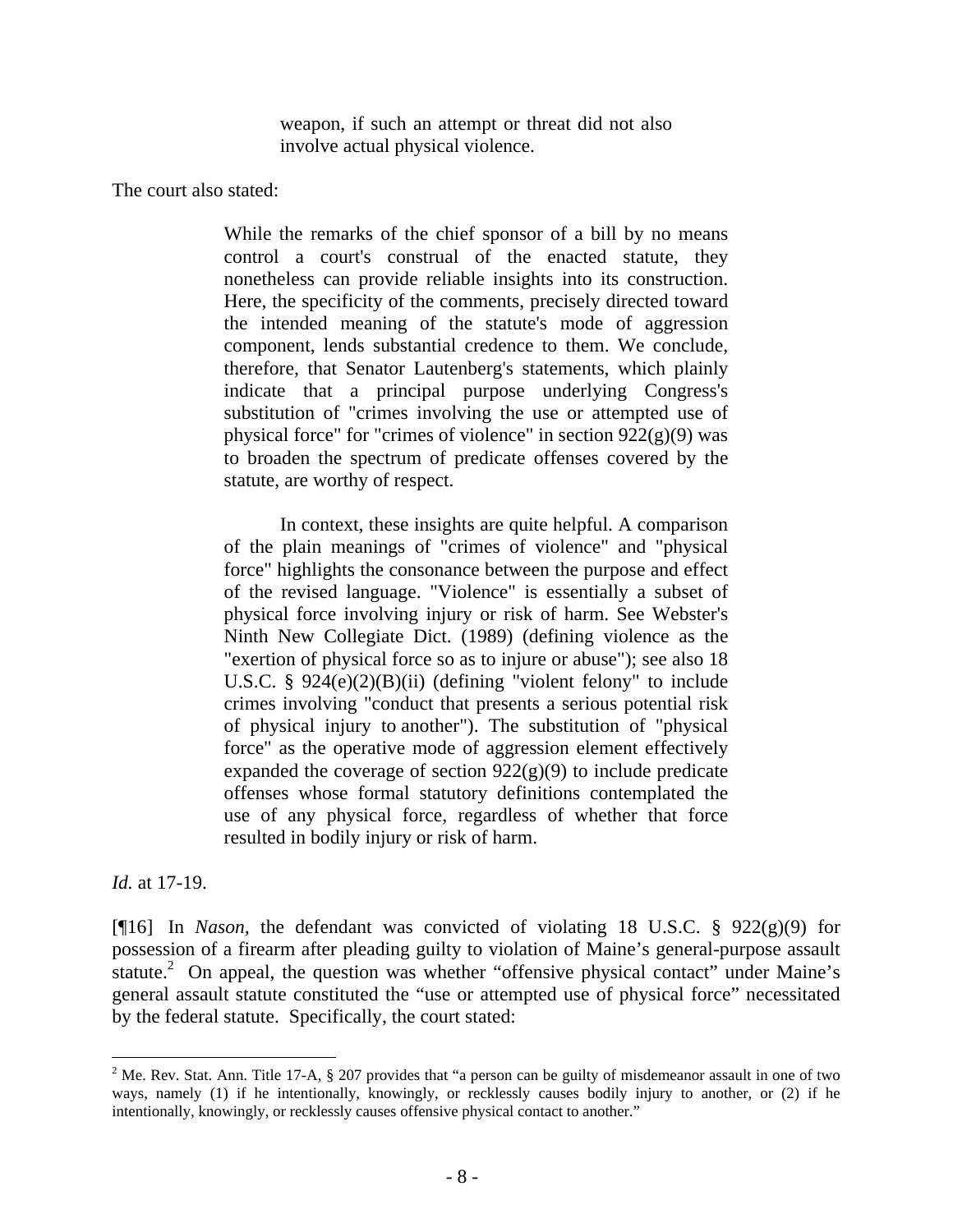[T]he key distinction between the federal and state statutes is one of perspective: the physical force rubric employed in the federal statutes focuses on the assailant's conduct (i.e. whether the assailant directed physical force against the victim), whereas both variants of the Maine general-purpose assault statute focus on the victim's circumstances (i.e., whether the victim endured either bodily injury or an offensive physical contact). . . .

The short of it is that both variants of assault regulated under Maine's general purpose assault statute necessarily involve the use of physical force.

*Nason,* 269 F.2d at 19-20, 30-31. The court held all convictions under the Maine statute necessarily involved, as a formal element, the use of physical force.

[¶17] We have no difficulty concluding the "violent action" language in our breach of peace statute is included within the federal statute which prohibits those convicted of "domestic violence" from possessing firearms. However, the language of the breach of peace statute raises another issue when it provides breach of peace can also be committed by "loud noise or music or by using threatening, abusive or obscene language" which obviously would not constitute "physical force" as contemplated by the federal statute. Recently, the United States District Court for the District of Montana held Wyoming's battery statute, which also contains alternative grounds, too broad to qualify as a "misdemeanor crime of domestic violence." In *United States v. Belless*, 338 F.3d 1063, (9<sup>th</sup> Cir. 2003), the defendant was convicted of battery, which the statute defines as "unlawfully touches another in a rude, insolent or angry manner, or intentionally, knowingly or recklessly causes bodily injury to another." Wyo. Stat. Ann. § 6-2-501(b) (LexisNexis 2003). The court concluded the Wyoming statute "embraces conduct that does not include the 'use or attempted use of physical force.'" *Belless* at 1067. The court explained:

> Any touching constitutes "physical force" in the sense of Newtonian mechanics. Mass is accelerated, and atoms are displaced. Our purpose in this statutory construction exercise, though, is to assign criminal responsibility, not to do physics. As a matter of law, we hold that the physical force to which the federal statute refers is not *de minimis.* The traditional doctrine of *noscitur a sociis,* that "the meaning of doubtful words may be determined by reference to associated words and phrases," guides us in our inquiry. In the federal definition, the associated phrase is "threatened use of a deadly weapon." That is a gravely serious threat to apply physical force. By contrast, the Wyoming statute criminalizes conduct that is minimally forcible, though ungentlemanly.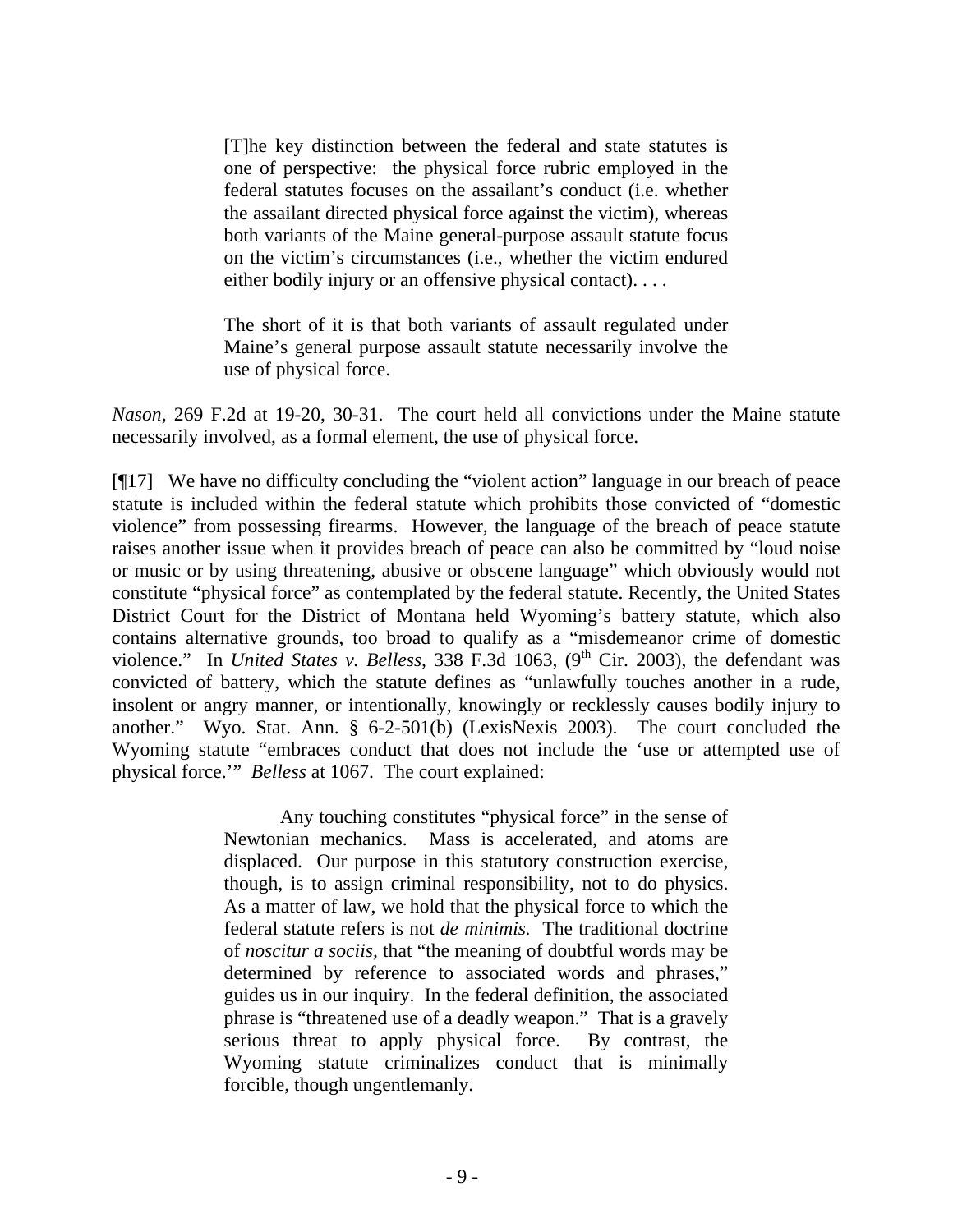But the Wyoming law against rude touchings does not meet the requirements for the federal statute that defines the predicate offense for a felony firearm conviction: "the use or attempted use of physical force, or the threatened use of a deadly weapon. That category does not include mere impolite behavior. More inclusive battery statutes such as Wyoming's may be drafted to embrace conduct that too often leads to the more serious violence necessary as a predicate for the federal statute, but they are not limited to it, so cannot supply the necessary predicate. The phrase "physical force" in the federal definition means the violent use of force against the body of another individual.

. . .

*Id.* at 1068 (citations omitted). Having found the state statute too broad to automatically trigger the federal firearm prohibition, the court looked to the record to try to determine whether the acts perpetrated by the defendant were sufficient to meet the intent of the federal statute. The court found the record indicated Mr. Belless was charged with conduct that was a violent act and not merely a rude or insolent touching. However, because the record did not reveal the conduct to which Mr. Belless pleaded guilty and for which he was convicted, the court could not conclude Mr. Belless was guilty of conduct that served as a predicate offense.

[¶18] Unlike *Belless,* the record in this case does reveal the conduct to which Mr. King pleaded and for which he was convicted. Indeed, the record details Mr. King's conduct sufficiently for this Court to conclude his actions were such that they are enough to serve as an element of the predicate offense. *United States v. Smith,* 56 M.J. 711, 714 (U.S.A.F. 2001) plainly states courts "may peek beneath the coverlet" to resolve any ambiguity caused by a broad state statute. Even Mr. King admits that "the charging papers, or information contain language that would indicate the crime might fit the prohibition of 18 U.S.C. §  $922(g)$ ."

[¶19] In addition, Mr. King was not charged generally under the statute. Rather, the charge against him specifically alleged "violent actions" as described in the information:

> Roger King . . . did disturb the peace of an inhabitant of the community by *violent actions* with reason to believe he would in fact disturb her peace, to-wit; the Defendant, Roger King, forced his way into the home of his estranged wife, Linda King, grabbed her by her arms, threw her down, threatened to hit her with a closed fist, and broke several items of personal property, in violation of Section 6-6-102(a) and (b) (emphasis added).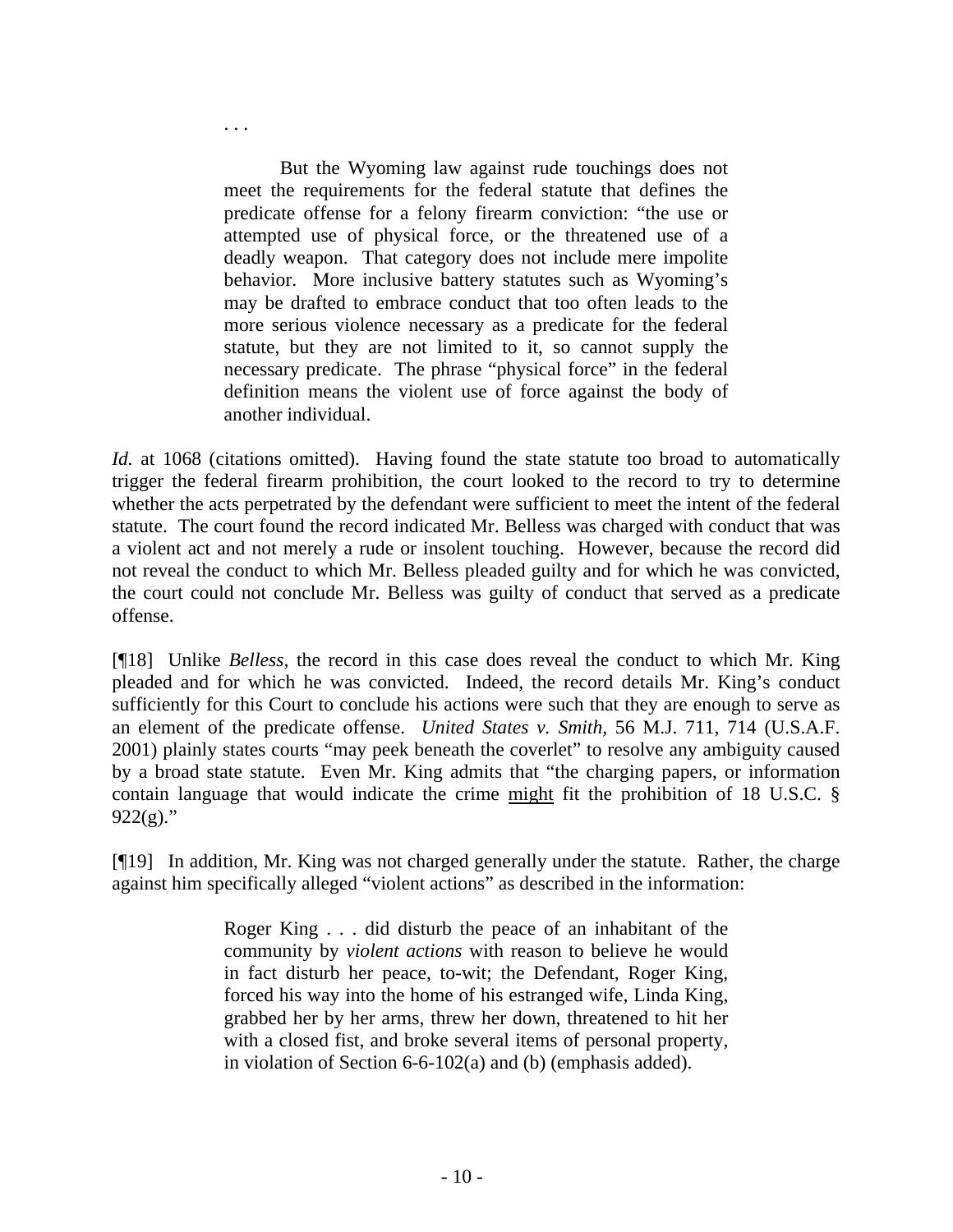Clearly, the actions described in the charging document involved "the use, or attempted use of physical force" as required by the federal statute. The record also shows that Mr. King pleaded guilty to those charges voluntarily and intelligently and the court found that an adequate factual basis for the guilty plea existed. DCI points out, and we agree, that although the record does not contain a transcript of the hearing where the factual basis for the plea was offered, a reasonable conclusion can be drawn that it duplicated the allegations contained in the charging document because the judgment and sentence states that Mr. King entered the plea "according to the Information." Nothing in the record indicates otherwise. Mr. King was charged with and pled guilty to a misdemeanor crime of domestic violence that involved an element of physical force.

## *The Relationship Element*

[¶20] Mr. King also argues the predicate crime must have as an element that it was committed against a household member, which § 6-6-102 does not. Case law abounds establishing that 18 U.S.C. § 922(g)(9) does not require the predicate offense to contain as an element the relationship between the defendant and the victim. *See United States v. Shelton,*  325 F.3d 553, (5th Cir. 2003); *United States v. Thomson*, 2001 U.S. Dist. LEXIS 8627 (C.D. Utah); *United States v. Kavoukian*, 315 F.3d 139, (2nd Cir. 2002); *Smith*, 171 F.3d at 620; *United States v. Barnes*, 295 F.3d 1354 (D.C. Cir. 2002); and *United States v. Denis*, 297 F.3d 25, 30-31 (1st Cir. 2002).

[¶21] The Lautenberg Amendment was enacted to prevent domestic offenders convicted of misdemeanors from possessing firearms. *United States v. Blosser*, 2002 U.S. Dist. LEXIS 19339 (D. Kan. 2002). The purpose of the law would be thwarted if the only crimes actionable were those titled "domestic" and containing an element of a domestic relationship. *Id.* An entire segment of offenders, which were specifically targeted by this legislation, would fall through the cracks. *Id.* 

[¶22] *United States v. Meade,* 986 F.Supp. 66, 68 (D. Mass. 1977), contains one of the better discussions of 18 U.S.C. § 921(a)(33)(A), the section that defines "misdemeanor crime of domestic violence." In *Meade*, the court considered whether the language of section  $921(a)(33)(A)$  requires the predicate offense contain as elements the use of physical force *and* also that the force be committed by a person having a domestic relationship with the victim. The court stated:

> The crux of the matter is whether the phrase "as an element" modifies both requirements or just the use of force requirement. The inclusion of both the use of force and domestic relationship requirements in one sentence does not mandate that they be treated as one element. In drafting the statute Congress placed the singular word, "element," immediately before the use of force requirement. In choosing the singular word "element," Congress intended to modify only the language immediately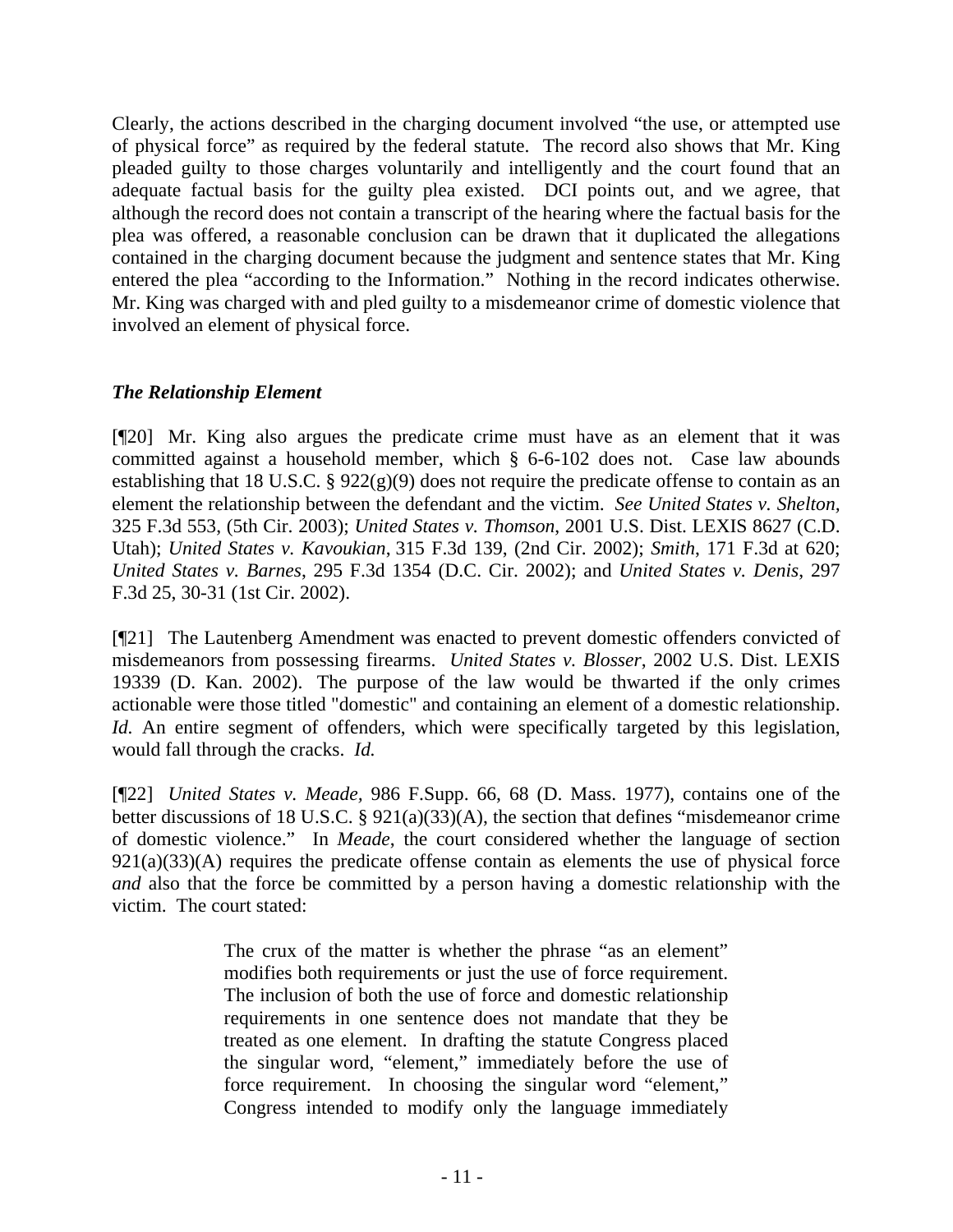following the phrase. If Congress had intended that both requirements be mandatory elements of the underlying state statute, the word "element" would have been in the plural to encompass both requirements. Reading the phrase "has, as an element" in its ordinary plain meaning, it is clear the singular element modifies only the use of force requirement.

*Barnes,* 295 F.3d at 1362-1363. Contrary to Mr. King's argument, 18 U.S.C. § 922(g)(9) does not require that § 6-6-102 have, as an element, that the physical force be perpetrated upon a household member.

## *Delays in Issuance of the Denial of Permit*

[¶23] Mr. King contends that the length of the delay in denying his application warrants reversal. DCI issued its initial denial five months after the application was submitted, rather than sixty days as required by statute, and issued the final denial thirty-nine days after Mr. King's request for reconsideration, rather than the statutory twenty days. Mr. King cites to § 6-3-114(D) in support of his timeliness argument. This statute does not exist. Section § 6-8-  $104(m)$  seems to match the statute Mr. King discussed in his brief.<sup>3</sup>

[¶24] The response periods in § 6-8-104(m)(ii) are merely directory and not mandatory. *Griess v. Office of the Attorney General, Division of Criminal Investigation,* 932 P.2d 734, 740 (Wyo. 1997). The statute does not provide that time is of the essence and contains no language that would negate the exercise of authority after the prescribed time period. *Id.* In *Griess,* there was a delay in the issuance of the final denial letter after a request for reconsideration was presented to DCI.<sup>4</sup> The record, however, contained "no evidence serving to demonstrate that the delay in rendering the decision on Mr. Griess' request for reconsideration prejudiced either his personal rights or any public interest." *Id.* Like *Griess,*  the record in this case lacks a showing of prejudice to Mr. King's personal rights or the

 $\overline{a}$ 

 $3$  W.S. §6-8-104(m) states:

The division shall, within sixty (60) days after the date of receipt of the items listed in subsection (e) of this section, either: (i) Issue the permit; or (ii) Deny the application based on the ground that the applicant fails to qualify under the criteria listed in this section or upon reasonable grounds for denial specified under subsection (g) of this section. If the division denies the application, it shall notify the applicant in writing, stating the grounds for denial and informing the applicant of a right to submit, within thirty (30) days, any additional documentation relating to the grounds of denial. Upon receiving any additional documentation, the division shall reconsider its decision and inform the applicant within twenty (20) days of the result of the reconsideration. The applicant shall further be informed of the right to seek review of the denial in the district court pursuant to the Wyoming Administrative Procedure Act. No person who is denied a permit under this section shall carry a concealed firearm under a permit issued in another state, so long as he remains a resident of this state, and he remains ineligible for a permit in this state.

<sup>&</sup>lt;sup>4</sup> The exact delay is unspecified.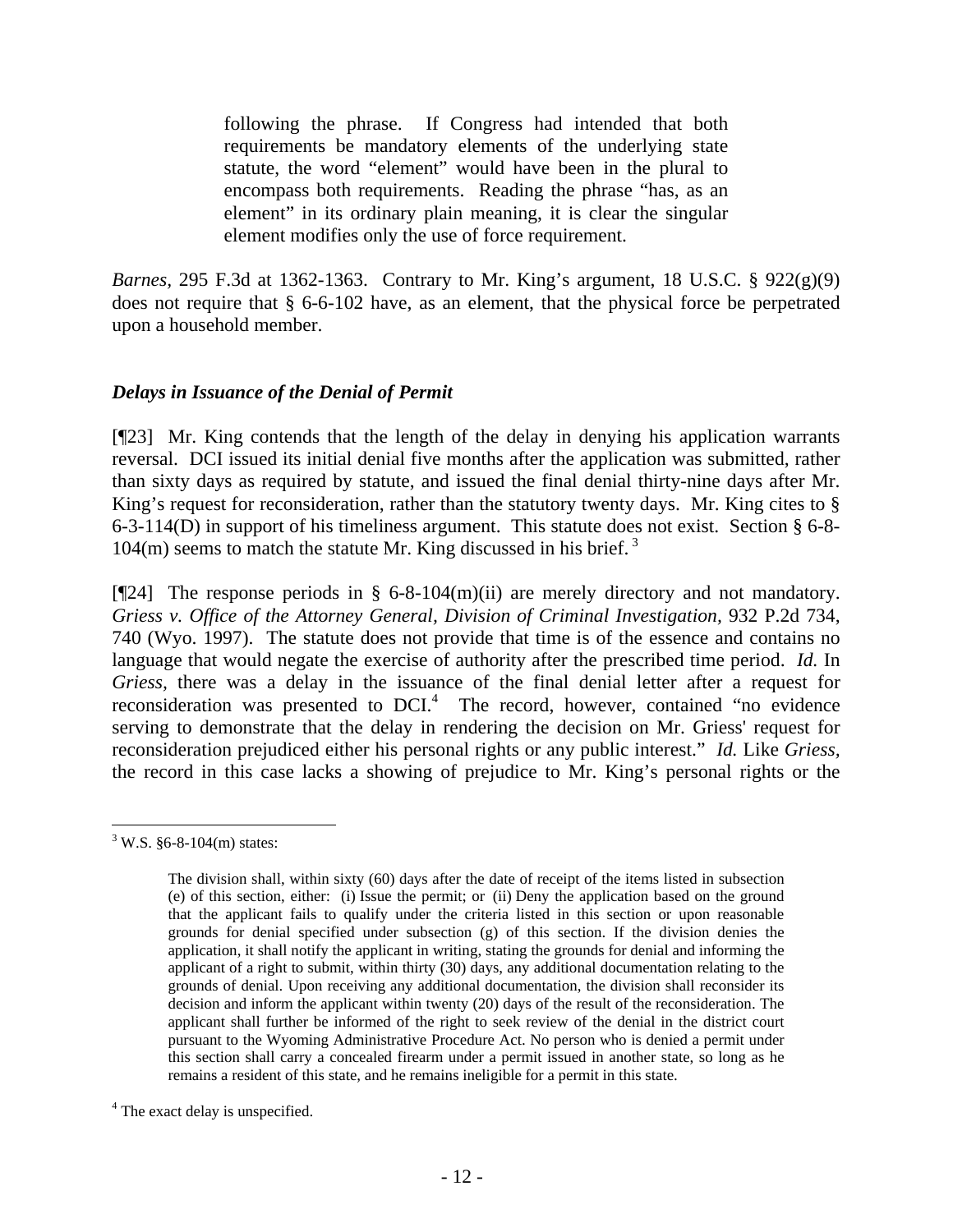public's interest. Thus, the delay experienced by Mr. King does not justify reversing the denial of his application.

# *Due Process*

[¶25] In Mr. King's final argument, he contends DCI's action violated his due process rights because he was not provided notice and an opportunity to be heard prior to the denial of his permit application. He contends he has a fundamental right to own a firearm, guaranteed in part by article 1, section 4 of the Wyoming Constitution, and that he was, therefore, entitled to a hearing.

[¶26] The United States and Wyoming constitutions each provide that no person shall be deprived of life, liberty or property without due process of law. *Welch v. Welch,* 2003 WY 168, ¶ 9, 81 P.3d 937, ¶ 9 (Wyo. 2003) (quoting XIV, § 1; Wyo. Const. art. 1, § 6). It is basic that before a property interest can be terminated, except in emergency situations, due process must be afforded to litigants in the form of notice and a meaningful opportunity to be heard. *Id.* This Court has reiterated that sentiment:

> Wyo. Const. art. 1, § 6, provides that "no person shall be deprived of life, liberty or property without due process of law." The similar provision found in the Fifth Amendment to the United States Constitution was made applicable to the states by the Fourteenth Amendment. "Notice and the opportunity to be heard are touch stones of this due process of law." The notice and hearing opportunity must be "appropriate to the nature of the case," and the opportunity to be heard must be "at a meaningful time and in a meaningful manner." The party claiming an infringement of his right to due process has the burden of demonstrating both that he has a protected interest and that such interest has been affected in an impermissible way. The question is whether there has been a denial of fundamental fairness.

*DH v. Department of Family Services (In re "H" Children)*, 2003 WY 155, ¶ 38, 79 P.3d 997, ¶ 38 (Wyo. 2003) (citations omitted).

[¶27] However, Mr. King wrongly assumes he has a protected property interest in obtaining a concealed weapon permit. Although both the federal and Wyoming constitutions guarantee citizens the right to bear arms, that right does not translate into the right to carry a concealed weapon. The Second Amendment does not confer an absolute *individual* right to bear arms, let alone the right to carry a concealed weapon**.** *United States v. Miller*, 307 U.S. 174, 178, 83 L. Ed. 1206, 59 S. Ct. 816 (1939) (emphasis added). Since *Miller*, "the lower federal courts have uniformly held that the Second Amendment preserves a collective, rather than individual, right." *Love v. Pepersack*, 47 F.3d 120, 124 (4th Cir. 1995); *Hickman v. Block*,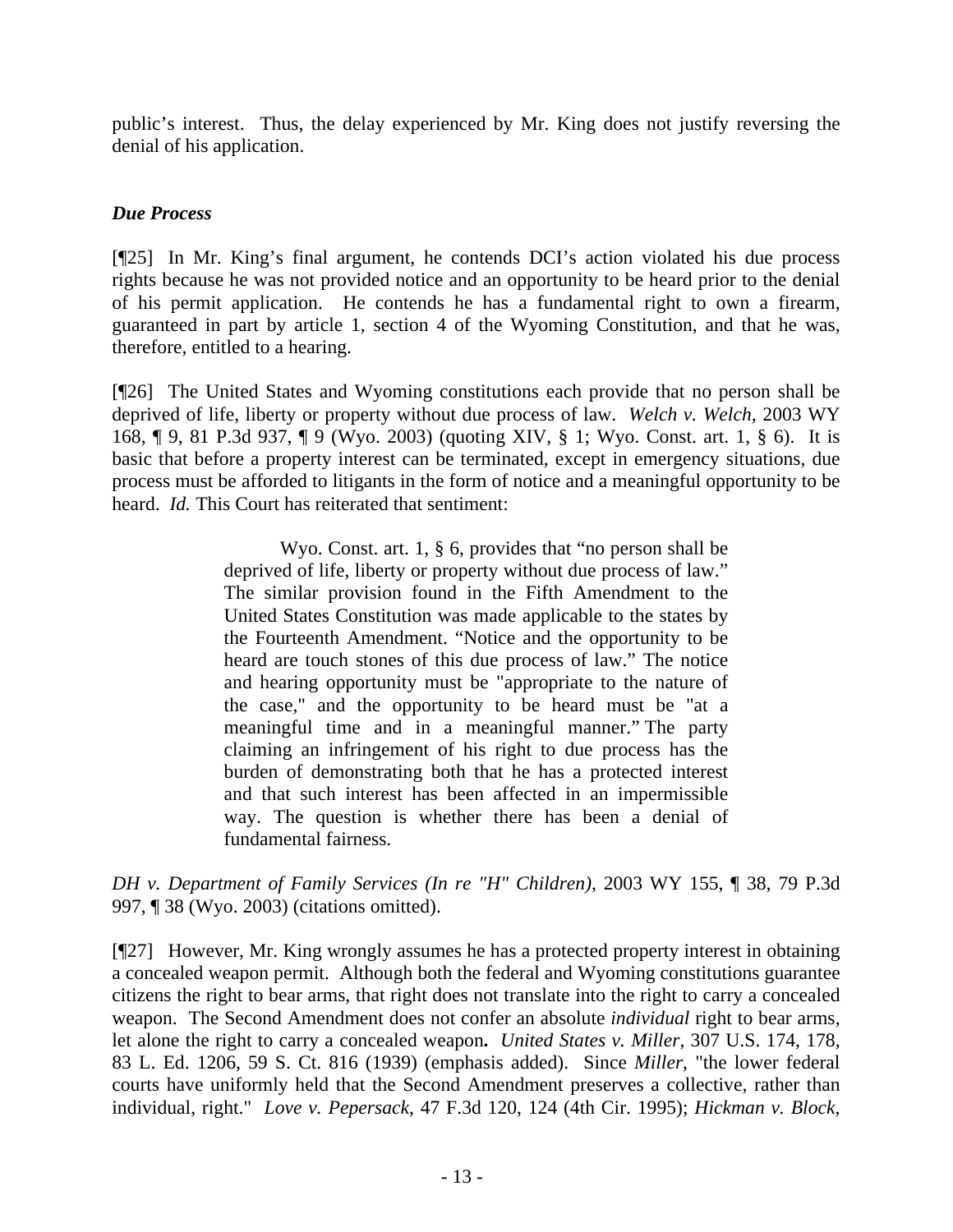81 F.3d 98 (9th Cir. 1996); *United States v. Wright*, 117 F.3d 1265 (11th Cir. 1997), vacated in part on other grounds, 133 F.3d 1412 (11th Cir. 1998).

[¶28] This Court has addressed the distinction between a right to bear arms and a right to carry a concealed weapon under the Wyoming constitution. In *Mecikalski v. Office of the Attorney General,* 2 P.3d 1039, (Wyo. 2000), Justice Hill explained that distinction stating:

> The Constitution of the United States does not grant a right to bear arms: "A well regulated Militia, being necessary to the security of a free State, the right of the people to keep and bear arms, shall not be infringed." U.S. Const. amend. II. The United States Supreme Court has construed the Second Amendment (in conjunction with the Tenth Amendment) as not affecting the right of a citizen to bear arms. It means no more than that the right may not be infringed by Congress and constrains the federal government but not the several states. *U.S. v. Cruikshank,* 92 U.S. 542, 553, 23 L. Ed. 588 (1875); *Presser v. Illinois,* 116 U.S. 252, 265, 6 S. Ct. 580, 29 L. Ed. 615 (1886). Wyoming has a parallel constitutional provision: "The right of citizens to bear arms in defense of themselves and of the state shall not be denied." Wyo. Const. art. 1, § 24. However, contemporaneously with adoption of the Wyoming Constitution, the legislature enacted this statute: "Every person, not being a traveler, who shall wear or carry any dirk, pistol, bowie-knife, dagger, sword-in-cane or any other dangerous or deadly weapon concealed, or who shall carry or wear any such weapon openly, with the intent or avowed purpose of injuring his fellow-man, shall be fined in any sum not exceeding one hundred dollars." 1890 Wyo. Territorial Sess. Laws, Ch. 73 § 96 (11th Legislative Assembly). The statute prohibiting the carrying of concealed weapons has undergone many revisions over the years, and we shall set out the details of the current version of that statute in a later section of this opinion. We also note at this juncture that we have held that a statute prohibiting the carrying of concealed weapons is constitutional under Wyoming's right to bear arms provision. *State v. McAdams,* 714 P.2d 1236 (Wyo. 1986).

*Id.* at 1040-1041. Much like a driver's license, a permit to carry a concealed weapon is a "privilege" and not a "right." *Id.* Just as one may not drive an automobile without a license, one may not carry a concealed weapon without a permit. *Id.* 

[¶29] Having concluded that no constitutional right to a hearing existed in this circumstance, we look to the statutes to determine whether the proper procedures were followed concerning notice and opportunity to contest DCI's action. Neither the concealed weapon statute nor the Administrative Procedures Act contains any requirement for a